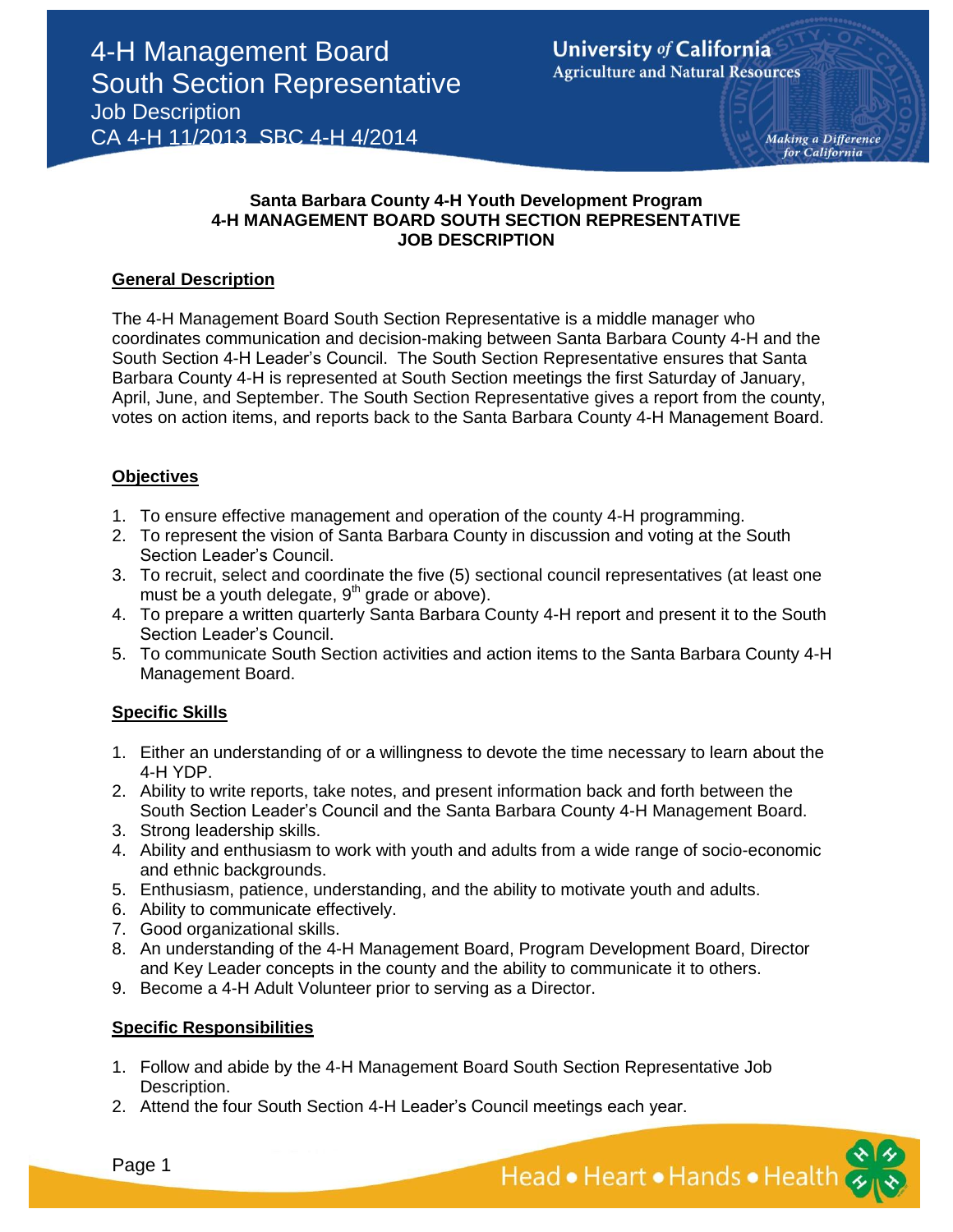# 4-H Management Board South Section Representative Job Description CA 4-H 11/2013 SBC 4-H 4/2014

Making a Difference for California

- 3. Serve as an active member of the 4-H Management Board and attend regularly scheduled meetings (at least 4 per year).
- 4. Develop and oversee the South Section Representative budget subject to approval by the Management Board.
- 5. Maintain authority to re-budget between line items or change the budget, up to an accumulative \$2,000.00, as needed, given the budget remains within the approved budget.
- 6. In coordination with the California 4-H Foundation, 4-H YDP staff, the Fundraising Director, and Management Board, support fundraising efforts for the entire 4-H Youth Development Program, including raising funds for operational, administrative, and programming expenses.
- 7. Work closely with the 4-H YDP staff.
- 8. Attend scheduled orientation and training sessions for Directors.

## **Relationships**

The 4-H Management Board South Section Representative is responsible to the Management Board Director and 4-H YDP staff. The South Section Representative cooperates with the other Management Board Directors and Key Leaders in the county, as well as other adult volunteers, members and participants in the 4-H YDP. The Director will work cooperatively with the California 4-H Foundation. Director orientation will be closely coordinated with the 4-H YDP staff to assure compliance with 4-H and University policies.

# **Time Involved**

The time needed to do the job varies throughout the year. It is estimated that on average 4-6 hours minimum per month throughout the year would be required to do this job well.

### **Reimbursement/Compensation**

- 1. Telephone bill reimbursement for long distance calls pertaining to Director work (up to the maximum set by the 4-H Management Board).
- 2. Postage reimbursement for mailings pertaining to Director work (up to the maximum set by the 4-H Management Board).
- 3. Annual appointment calendar.
- 4. Aid with conference fees and travel expenses to leader forums at the rate of one conference per two-year term. Expenses for the various conferences will be reimbursed as follows:
	- a. State 4-H Leaders' Forum
		- *Full conference fee and gasoline expenses will be paid.*
	- b. Western Regional 4-H Leaders' Forum *Full conference fee and one half of the travel expenses (based on economy coach fare) will be paid.*

5. Travel reimbursement to attend South Section 4-H Leader's Council meetings Note: Reimbursement/Compensation for the expenses listed above and any expenses not listed are to be approved by the 4-H Management Board prior to expense.